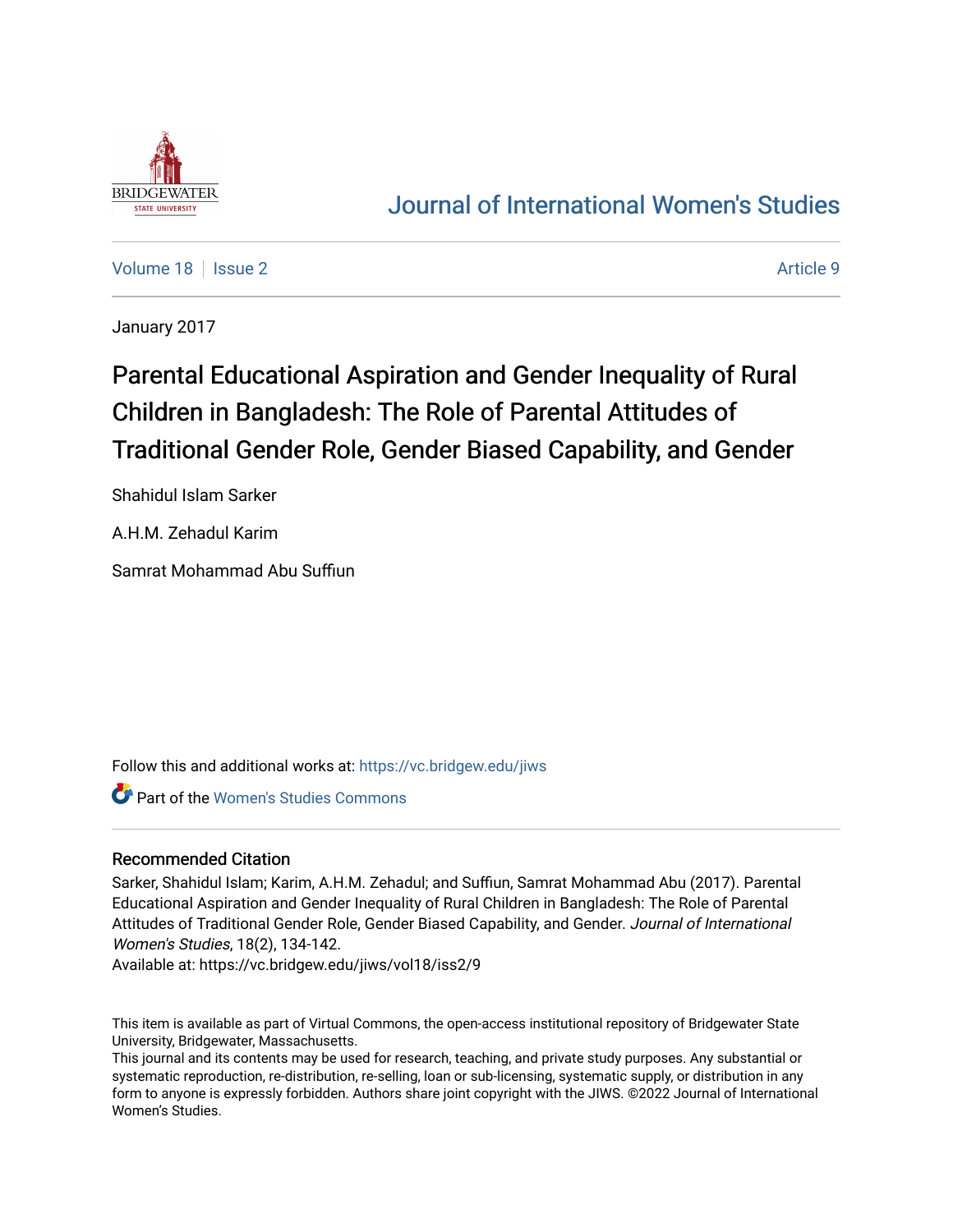#### Sarker et al.: Gender Inequality of Rural Children in Bangladesh

This journal and its contents may be used for research, teaching and private study purposes. Any substantial or systematic reproduction, re-distribution, re-selling, loan or sub-licensing, systematic supply or distribution in any form to anyone is expressly forbidden. ©2017 Journal of International Women's Studies.

## **Parental Educational Aspiration and Gender Inequality of Rural Children in Bangladesh: The Role of Parental Attitudes of Traditional Gender Role, Gender Biased Capability, and Gender[1](#page-1-0)**

By Shahidul Islam Sarker<sup>[2](#page-1-1)</sup>, A.H.M. Zehadul Karim<sup>[3](#page-1-2)</sup> and Samrat Mohammad Abu Suffiun<sup>[4](#page-1-3)</sup>

### **Abstract**

This study investigates how gender inequality in higher education is produced by the attitudes of parents in rural Bangladesh. To this end we examine (i) parental traditional gender role attitude, (ii) parental attitude toward girls' capability and (iii) parental gender biased investment attitude as three types of parental attitudes based on the responses of 435 rural parents in which 52.05% were parents of boys and 56.25% of girls. We conduct logistic regression analysis to determine whether the observe variables (these three types of attitudes) significantly predict the odds of parental aspiration for higher education and whether the effects of these predictors significantly differ in parental aspiration outcome according to the gender of children. Results in the nested model (model 3) show that after controlling the parental background variables (income and education), these three types of parental attitudes have individual significant impact on parental educational aspiration in which, if these attitudes increase, it significantly decreases the odds of having parental aspiration of higher education for their children. Furthermore, in the separate modes for boys and girls we observe that if these three types of attitudes increase, the likelihood of having parental aspiration of higher education significantly increase only for the case of boys but significantly decrease for the case of girls.

*Keywords*: Gender roles, Gender biased attitudes, Educational aspiration, Girls' education Bangladesh

## **Introduction**

 $\overline{\phantom{a}}$ 

Gender inequality in education has long been an issue deserving proper attention in Bangladesh. Although in recent years Bangladesh has registered significant improvement in

<span id="page-1-0"></span><sup>&</sup>lt;sup>1</sup> Acknowledgment: The authors are grateful to the "Research Management Centre (RMC) and Department of Sociology & Anthropology, faculty of Islamic Revealed knowledge and Human science, International Islamic University of Malaysia for the academic support, including financial resources which allowed them to write this paper.

<span id="page-1-1"></span><sup>&</sup>lt;sup>2</sup> Dr. Shahidul Sarker currently working as a postdoctoral Research Fellow in the department of Sociology  $\&$ Anthropology, International Islamic University of Malaysia. He has 20 published paper in refereed journals including ISI indexed. His research interests are gender inequality, educational inequality, migration, tourism, child development and gender welfare.

<span id="page-1-2"></span><sup>&</sup>lt;sup>3</sup> Dr. Zehadul Karim is a professor in the department of Sociology & Anthropology, International Islamic University of Malaysia. He is author of five books and 50 peer-reviewed articles. His research focuses are Medical Anthropological Issues, Poverty, Migration and Microcredit, Studies on Women, Children and Gender Issues,

<span id="page-1-3"></span>Aspects of Education System, Environmental Issues and Natural Resource Management and Ethnic Studies. <sup>4</sup> Samrat Mohammad Abu Suffiun working as Senior Assistant Superintendent of Police, NCB-INTERPOL, Dhaka Police Headquarters, Bangladesh. He is author of 10 peer-reviewed articles. His research interests are mobe justice, social crimes and gender inequality.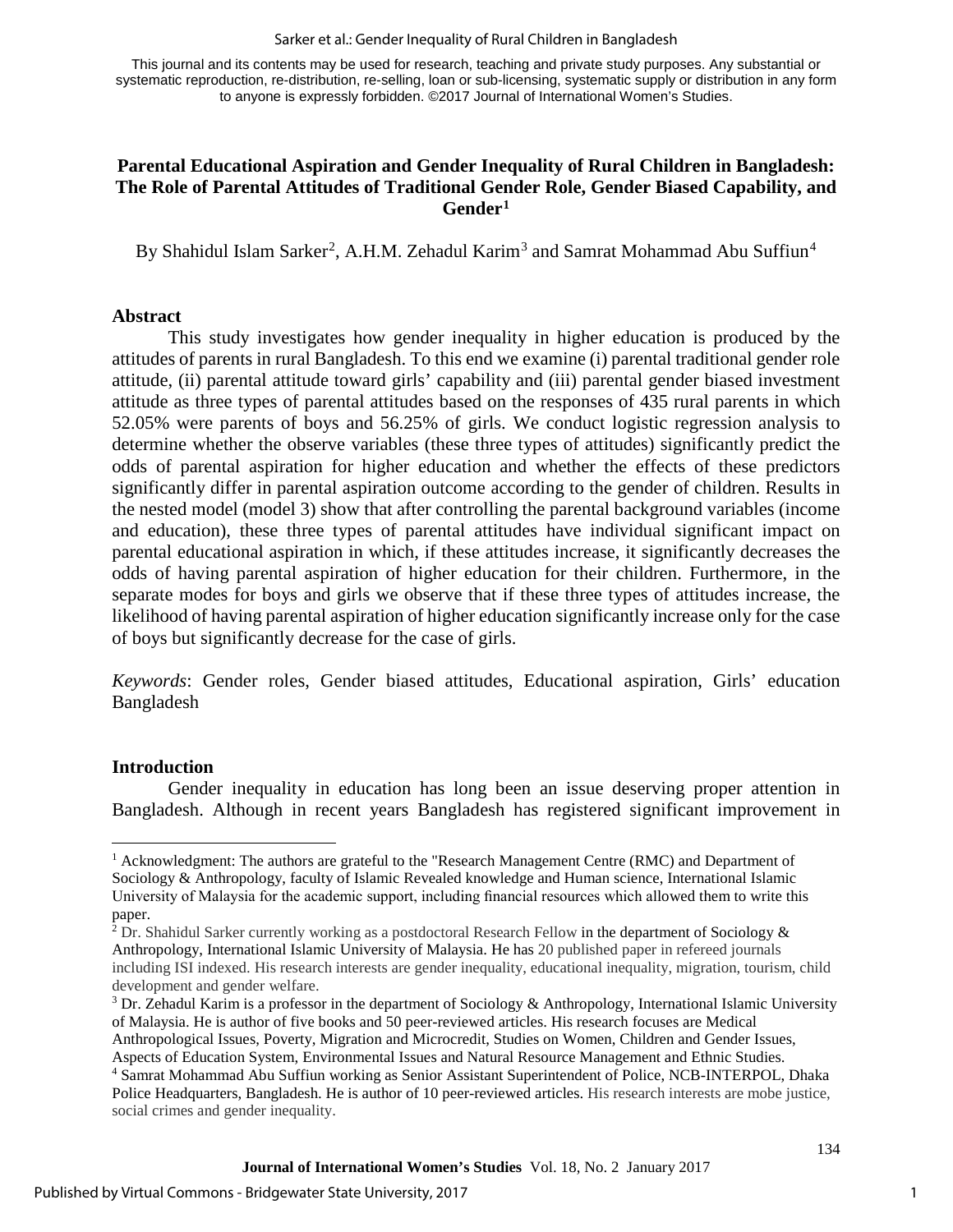gender disparity in the enrolments at the primary and secondary levels of education; however, gender disparities are significantly high in higher education. According to a 2011 report by the Bureau of Bangladesh Education Information Statistics (BANBEIS), at public universities, only 24.3% were female students and male enrolment is almost three times higher (75.7%) than that of females. Given this disparity, this study seeks to identify the underlying causes for lower rates of female enrolment in higher education in Bangladesh.

Much of the literature that has focused on gender and education in Bangladesh has found significant gender disparities in education, particularly girls' education in rural settings (Chowdhury et al., 2002; Khandker et al., 2003). The literature has also examined the various factors influencing gender disparity in the enrolment in higher education. For instance, it has been noted that parental education and income, positively influence the academic achievement of children (Juma, 2012). Although parental socio-economic background improves the educational attainment regardless of the gender of children, in thisstudy we argue that parental attitudes formed by the perception of socio-cultural values are the foremost influential factor for educational attainment, especially for girls. In this respect, Chege and Sifunal (2006) observed that cultural expectations and values influence female participation in formal education and can have distinct effects on the educational outcomes of boys and girls. Hamid (1993) observed that female schooling participation in higher education in most developing countries is still significantly lower than that of males. Hamid further found that parental attitudes are significantly associated with girls' schooling attainment and attitudes towards girls' schooling is directly associated with cultural values that act as constraints to gender equity in education. Morinaga, Frieze, & Ferligoj (1993) also argued that societies with narrow and traditional gender values likely have broader gender disparities in terms of educational aspiration.

A key rationale for providing higher education to children is based on the notion of who will eventually become economically prolific contributors to the household. Hence, parental attitudes towards education may vary according to the gender of children when parents consider cultural backgrounds of their societies. For instance, in a society like Bangladesh it is assumed that girls will be married and after that become members of their husbands' household. Consequently, parents may consider girls' education as futile investments while boys are viewed as resourceful investments (Sawada and Lokshin, 2001). Hence, parental educational aspiration varies according to the gender of the children in which cultural and economic perception and attitude of parents shape their decision-making whether to provide higher education to girls. In this study, we consider parental attitudes based on the following three views: (i) parental gender role attitude, (ii) parental attitude on girls' capability, and (iii) parental gender biased investment attitude. From this view, to find out the causes of low rate of girls' enrolment in higher education, we examine how these three types of attitudes affect parental educational aspiration for their children and how these effects vary according to the gender of children. Although most of the literature on educational aspiration has been performed on students' individual level factor, we argue that to identify the underlying causes of lower female educational attainment, it is also important to examine which factors affect parental educational aspiration for their children.

#### **Theoretical Framework**

Research on educational aspiration demonstrates that parents act as role models for their children through which children gain economic, social, cultural, and intellectual resources which shape their aspiration to attain comparable socioeconomic positions in the adolescent period (Kao

2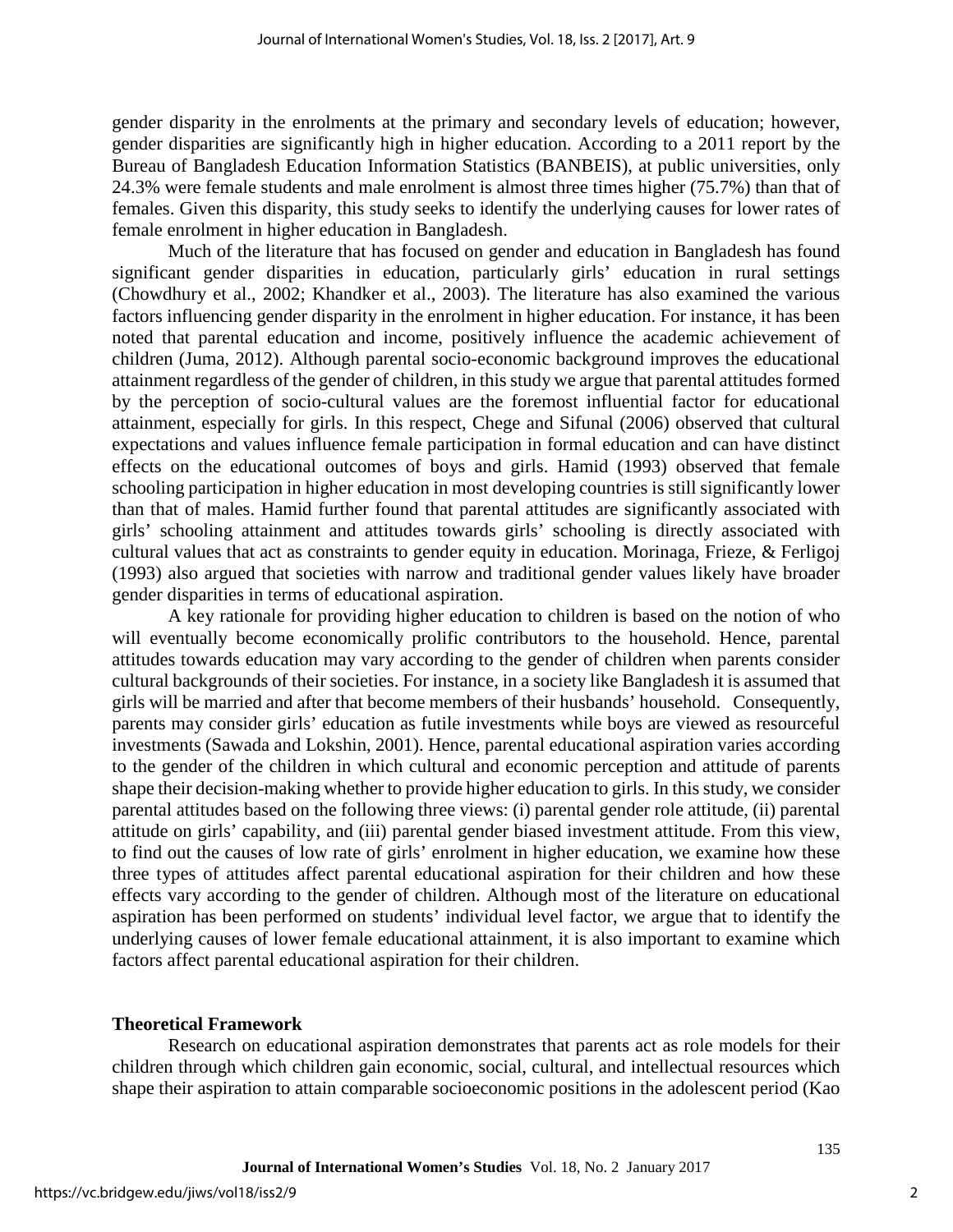and Tienda, 1998). Research has examined that parental aspiration is positively allied with the academic achievement and expectation of children (Benner & Mistry, 2007). In this respect, Fan & Chen (2001) noted that parental aspiration has a strong correlation with student academic attainment: parents with high aspiration encourage and help children to attend college while parents with fewer aspiration encourage children to seek rigorous work and consider only the financial benefit.

Parental aspiration for daughters' education is normative. Hannum, Kong, & Zhang (2009) observed that there a pattern of cultural rules generating a system of gender stratification. Parental investment and socialisation decisions for their children are defined by cultural beliefs such as essential abilities, rights, and roles of men and women (Ridgeway and Correll, 2000). Alice Eagly's (1987) social role theory argues that the sexual division of labour and societal expectations based on stereotypes produce gender roles. The author suggests that gender roles are closely linked with gender stereotypes where, traditionally men have been viewed as financial providers. In contrast, women have been viewed as caretakers of the home. These cultural perspectives influence parents in the different investments and opportunities for girls and boys which produce gender disparities in educational attainment. For instance, ethnographic studies and educational research observe that typically parents believe that women are less worthy of education or less capable and competent than men in many workplace related tasks (Eagly & Mladinic, 1994; Ridgeway & Correll, 2004). Some studies observe that there is a direct link between children's educational wellbeing and parental son preference in traditional culture. Considering the traditional beliefs, scholars have argued that restrictions were placed on the educational and workplace opportunities available to women (Wolf, 1985). The culture of patriarchy shapes parents' aspiration for the education of children, which affects parental investment and schooling decisions for girls.

Another factor influencing gender disparities in investments in children, is the labour market in which girls and boys are likely to perform differently. For instance, Wilson et al. (1993) observed that the existing gender based division of labour shapes parental socialisation and aspiration for children in the early years, which consequently leads to low educational and occupational trajectories for girls. This extreme situation exists in developing societies when the return for investing in education for boys is seen in terms of increased labour market opportunities, but these increases are almost negligible for girls (Mahmud and Amin, 2006). However, parents make educational decisions considering the best for the family's economic future and this situation is common in rural Asian countries. Several studies on enrolment or attainment disparities in developing countries observed that parents make decisions about schooling of children based on the expectation of future returns to the household (Mahmud and Amin, 2006). For most families in developing societies, sons are the primary source of old-age support of parents while girls typically become a member of another household after marriage. Consequently, parents face strong incentives to invest in sons as long-term insurance (Greenhalgh, 1994). Hence, if a person bears these sort of discriminatory beliefs or attitudes, then he/she might invest less in girls' education apart from the consideration of the direct benefit from their investment.

## **Hypotheses**

This study tests whether parental traditional gender role attitudes, parental old-age support, parental attitudes toward girls' capability and worthiness, and parental gender biased investment attitudes are linked to educational aspiration for their children. We assume that parental gender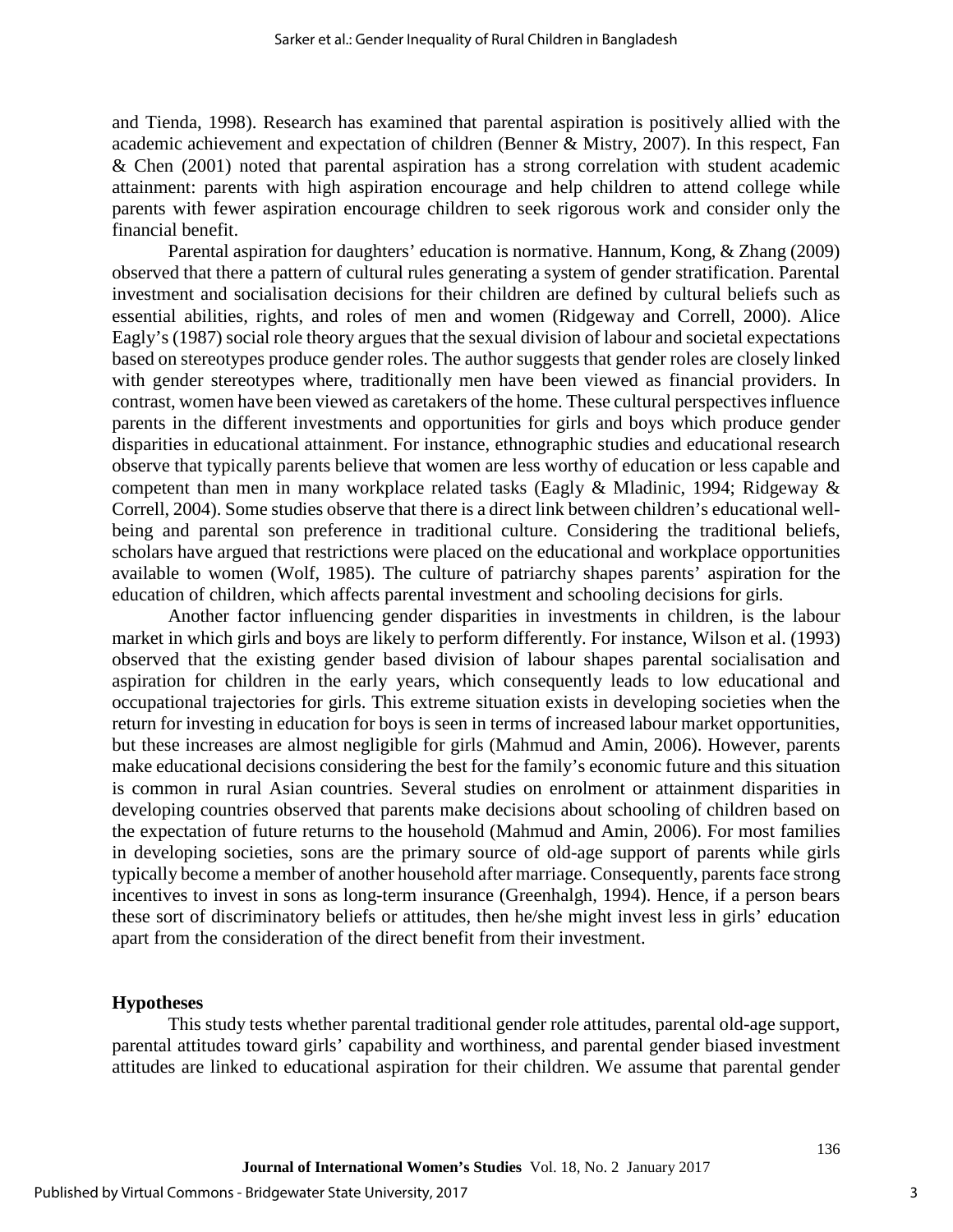based attitudes may be closely linked to educational aspiration for sons or daughters. From this point of view, we hypothesise the following:

*Hypothesis 1*: Parents who hold more traditional gender role attitudes are less likely to have aspiration of higher education for their children. *Hypothesis 2*. Parents with more traditional attitudes are more likely to have aspiration of higher education for their male children, but are less likely to have higher educational aspiration for their female children. *Hypothesis 3*. Parents who hold more gender biased capability attitudes are less likely to have aspiration of higher education for their children. *Hypothesis 4*. Parents with more gender biased capability attitudes are more likely to have higher educational aspiration for their male children, but are less likely to have higher educational aspiration for their female children. *Hypothesis 5*. Parents who have more gender biased investment attitudes are less likely to have aspiration of higher education for their children. *Hypothesis 6*. Parents with more gender biased investment attitudes are more

likely to have aspiration of higher education for their male children, but are less likely to have higher educational aspiration for their female children.

#### **Methods**

## *Measure of variables*

*Parental educational aspiration* 

The dependent variable of this study is parental educational aspiration for their children. To determine this, parents were asked, "What is the highest level of education you think your child can achieve?" Responses were chosen from the following scale:  $1 =$  less than high school graduation,  $2 =$  high school education only,  $3=$  two years' college degree,  $5 =$  graduation degree,  $6 =$  Master's degree or equivalent and  $7 =$  Ph.D., MD., or other professional degrees. We recode parental aspiration into two categories:  $1 =$  below graduation degree and  $2 =$  finished graduation or above.

## *Parental gender role attitudes*

Parental gender role attitudes were measured using 12 items of Traditional Sex Role Attitudes Scale developed by Scanzoni (1975) and the Social Role Questionnaire (Baber and Tucker, 2006). The items are: (i) A woman's place should be in the home; (ii) Some types of work are just not appropriate for women; (iii) For many important jobs, it is better to choose men instead of women; (iv) A wife's most important task in life should be taking care of her husband and children; (v) Household chores should be allocated by sex; (vi) Boys do not have the same obligation to helps with household chores as girls; (vii) A wife should not have equal authority with her husband in making decisions; (viii) If she has the same job as a man who has to support his family, she should not expect the same salary; (ix) A woman is suited for only certain kinds of jobs because of her emotional and mental nature; (x) A wife should give up her job whenever it inconveniences her husband and children and should not mix freely with males in her social relations; (xi) A woman should give more importance to the needs of her family than her personal ambitions and needs; and (xii) Although a woman is highly educated, she should be encouraged to assume a domestic role. Participants were asked to rate their response on the 5-point scale from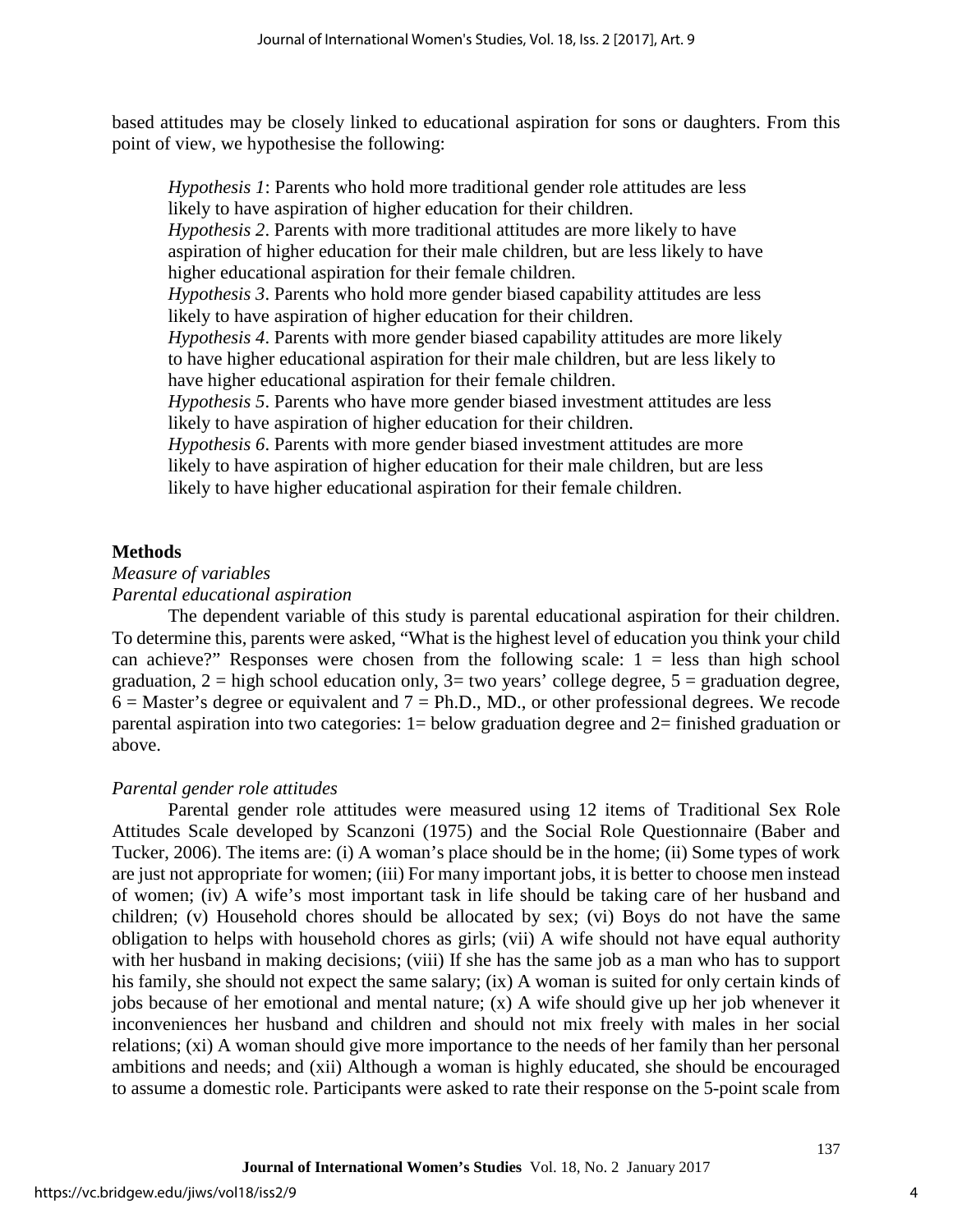1 (strongly disagree) to 5 (strongly agree) and high scores indicate more traditional attitudes. We used the mean scores of individual responses of items and the internal consistency of religiosity scale was alpha 0.85.

#### *Parental gender biased capability attitude*

Parental gender biased capability attitude was measured using the items as follows: (i) Girls can perform just as well academically as boys; (ii) Women can achieve career success as much as men can; (iii) Girls should enjoy the same opportunities for education as boys; (iv) Given equal opportunities, women can achieve the same things as men; (v) Parents should encourage girls to think as independently as boys; and (vi) Girls can achieve the same technological ability as boys. Participants were asked to rate their response on the 5-point scale from 1 (strongly agree) to 5 (strongly disagree) and a high score indicates a more gender biased attitude. We used the mean scores of individual responses of items and the internal consistency of religiosity scale was alpha 0.78.

#### *Parental gender biased investment attitude*

Parental gender biased investment attitude was measured using the following items: (i) Parents should invest more in boys as parents need to rely on sons for old-age support; (ii) Parents should invest more in boys as education influences boys' future income more than girls; (iii) Parents should invest more in boys as schooling is useless for girls since they marry and leave home; (iv) Parents should invest more in boys as boys can better financially support households than girls; and (v) Parents should invest more in boys as the job market favours males. Participants were asked to rate their response on the 5-point scale from 1 (strongly disagree) to 5 (strongly agree) and a high score indicating a more unequal attitude. We used the mean scores of individual responses of items and the internal consistency of religiosity scale was alpha 0.76.

#### *Parental income and education*

Parental income was measured by the total monthly income and education measured by the total years of formal schooling of parents.

#### **Data**

The study is based on a survey carried out in the rural areas of Pirgonj sub-district of Rangpur District in Bangladesh in March 2014 with a sample comprising 435 parents with school going children. We separated the responses of boys' parents and girls' parents in which 52.05% (210) responses were boys' parents and 56.25% (225) responses were girls' parents.

#### **Analytic strategy**

We conducted logistic regression analysis as our dependent variable is dichotomous (as we recorded parental aspiration in two categories). Logistic regression was used to determine whether the observed variables significantly predict the odds of parental aspiration for higher education and whether the effect of these predictors significantly differ in parental aspiration outcome according to the gender of children. First, we conduct a set of three models in which model 1 we only include the gender of the child. In model 2, we add parental traditional gender role attitude, parental attitude on girls' capability, and parental gender biased investment attitude. In the full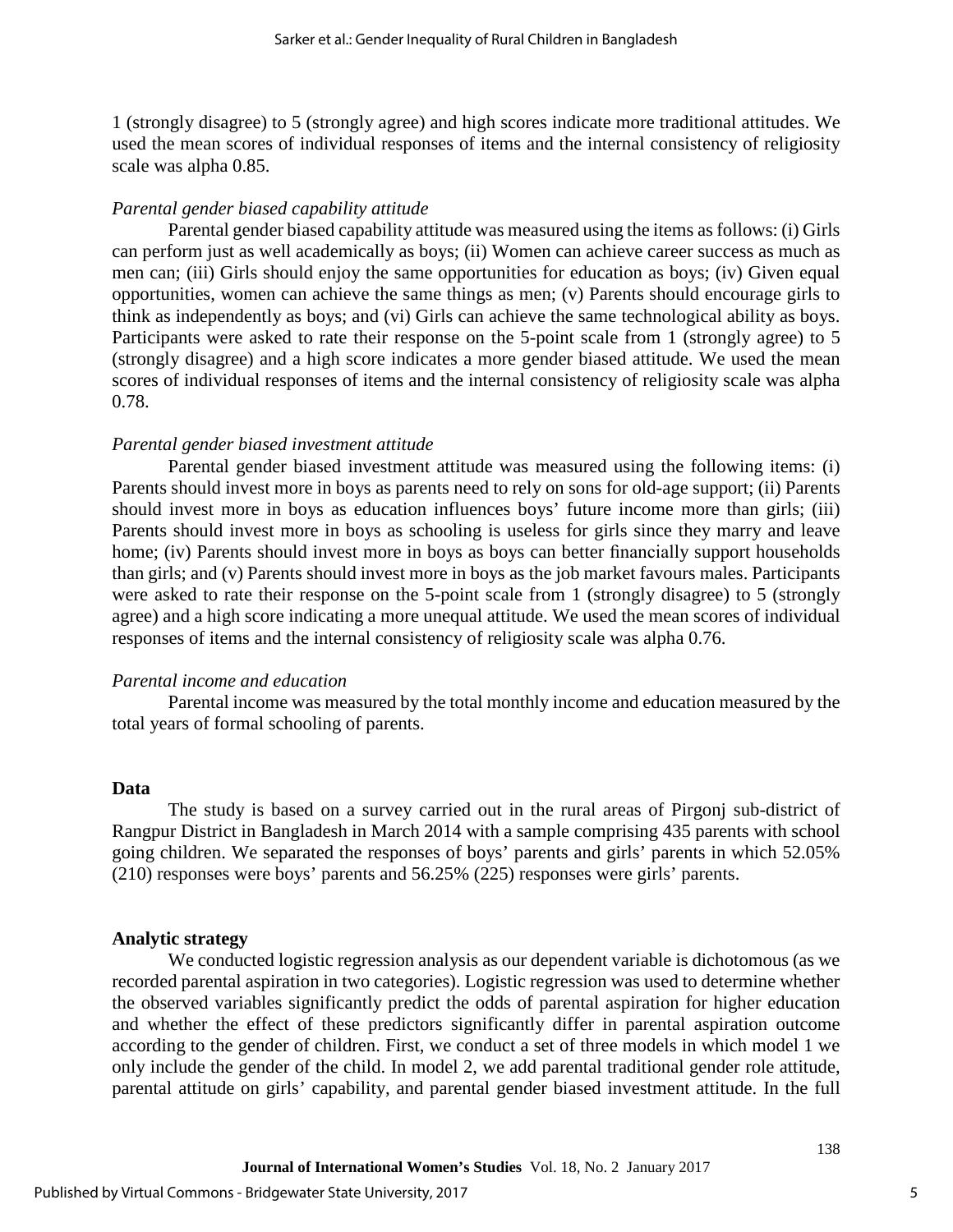model (model 3) we add parental background variables income and education. Finally, we run the full model separately for boys and girls.

## **Results**

## *Multivariate analyses*

Results (Table 1) in the nested model (model 3) show that there is a significant gender effect on parental educational aspiration in which parents of girls are 2.04 times less likely (1/.49) than parents of boys to have higher educational aspiration for their child. Parental traditional gender role attitude has a significant association with parental educational aspiration (odds.53\*\*\*). When the odds are less than one implies that each additional unit increase in the traditional gender role attitude scale is associated with a 47% ( $= 0.53*100-100$ ) decrease in the odds of having higher educational aspiration for children. Hence, hypothesis 1 is supported as parents holding more traditional gender role attitudes are less likely to have aspirations of higher education for their children. Parental gender biased capability attitude is also significantly associated (odds 0.69\*\*\*) with their educational aspiration for children in which each additional unit increase in the parental gender biased attitude causes a 31% decrease in the odds of having higher educational aspiration. Hence hypothesis 3 is supported as parents holding more gender biased attitudes on the capability of children have lower aspiration for higher education for their children. We also find that parental gender biased investment attitude is significantly associated (odds 0.64\*\*\*) with the educational aspiration of parents. In this respect, the results show that each additional unit increase in the parental gender biased investment attitude causes a 36% decrease in the odds of having higher educational aspiration for children. Hence, hypothesis 5 is supported as parents with more gender based investment attitudes are less likely to have aspiration of higher education for their children.

| Variables                   | Model 1 | Model 2  | Model 3  | <b>Boys</b> | Girls     |
|-----------------------------|---------|----------|----------|-------------|-----------|
| Child's gender              |         |          |          |             |           |
| Male (reference)            |         |          |          |             |           |
| Female                      | $.44**$ | .48***   | .49***   |             |           |
|                             | (.08)   | (.08)    | (.08)    |             |           |
| Parental traditional gender |         | $.51***$ | $.53***$ | $1.87***$   | $.56***$  |
| role attitude               |         | (.06)    | (.06)    | (.07)       | (.10)     |
| Parental gender biased      |         | $.66**$  | $.69**$  | $1.61***$   | $.67***$  |
| capability attitude         |         | (.11)    | (.11)    | (.06)       | (11)      |
| Parental gender biased      |         | $.58***$ | $.64***$ | $2.11***$   | $.54***$  |
| investment attitude         |         | (.10)    | (.12)    | (.07)       | (.10)     |
| Parental education          |         |          | 1.11     | $1.16***$   | $1.10**$  |
|                             |         |          | (.33)    | (.21)       | (.16)     |
| Parental income             |         |          | 1.14.    | $1.12**$    | $1.15***$ |
|                             |         |          | (.31)    | (.31)       | (.31)     |

**Table 1. Logistic Regressions on Parental Educational Aspiration for Child (Odds Ratio)**

Note. Standard errors are in parentheses, \*\**p <*.01. \*\*\**p <*.001.

Finally, we ran the full model separately for boys and girls. In the separate models we observe that parental traditional gender role attitudes significantly increase the aspiration of higher education for the case of boys but significantly decrease for girls thereby supporting hypothesis 2.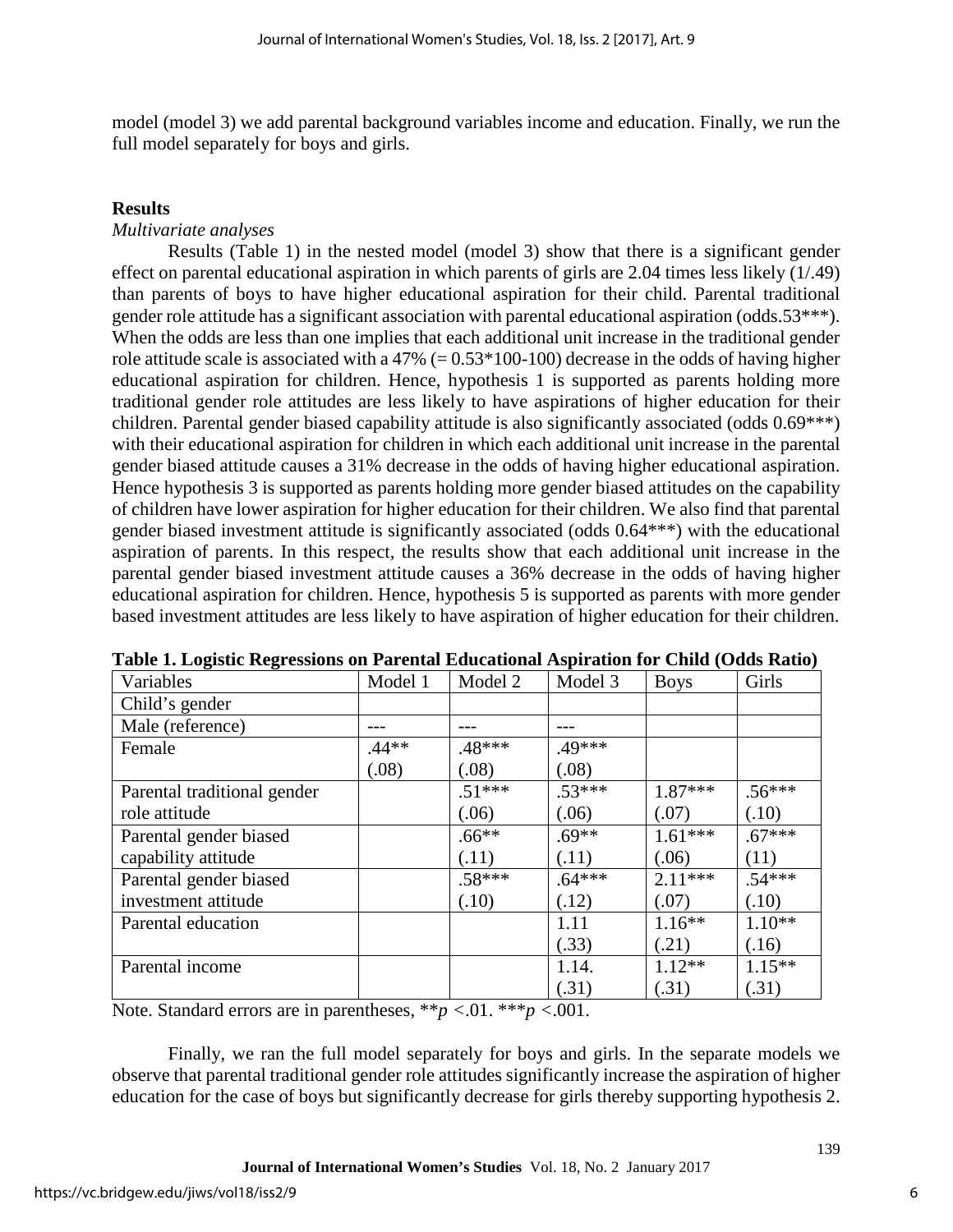Likewise, parental gender biased capability attitude and gender biased investment attitude significantly increase the aspiration of higher education for the case of boys but significantly decrease for girls thereby supporting hypotheses 4 and 6 respectively.

## **Discussion**

The results of parental traditional gender role attitude shows that parents with a more traditional gender role attitude are likely to have lower aspiration of higher education for their children and this matter is significant only for girls not boys. Parents living in rural areas link their individual household life with conservative and traditional gender attitudes. Consequently, rural parents expect a similar role in the future conjugal life of their children. Parents socialize their daughters to be ideal caregivers in their home similar to their wives, rather than providing higher education to daughters. Hence, our findings on parental traditional gender role attitude support the model of cultural determinants (Sidanius et al., 1991) which accounts that traditional gender roles have differential effects on the socialisation of boys and girls as prescribed by their culture. The results of parental gender biased capability attitude also imply that parents with this type of attitude significantly reduce their educational aspiration only for girls not for boys. Bangladesh is a male dominated society in which men are valued as more capable in every sphere compared to women, and this value is shaped more strictly in lower and illiterate parents of agricultural and rural regions. In this society, parents aim to provide more education to their boys based on the belief that boys are more capable of educational performance and professional roles than girls.

When we consider the relationship between parental gender bias investment attitude and educational aspiration, we find that parental gender bias attitude significantly decreases the educational aspiration of children and this is significant only for girls not for boys. This result indicates that parental investment attitude favours boys not girls. This implies that some external factors such as labour market outcomes or other socio-economic factors, which make higher returns from investment in sons and consequently forms the main motivating factors behind parental investment. In other words, it indicates that parental typical gender bias is important for investment in children, provided that this bias is supported by the labour market. It should be mentioned that in Bangladesh, the labour market is unequal in which the male employment rate is 81%, while only 54% for females. Furthermore, women's earnings are 21% lower than men's of which the pure gender wage gap is 15.9% (Bangladesh Bureau of Statistics, 2012). Hence, if the labour market condition reinforces parental bias towards boys, parents are motivated to invest more in sons comparatively to daughters (Qian, 2008).

Besides these labour market forces, economic returns may also vary with gender due to social norms or cultural practices. For instance, in societies like Bangladesh where sons provide old-age support to parents, returns to parents from investing in sons typically become higher than in daughters. In many patriarchal societies including Bangladesh, the marriage system is such that the bride's family pays the dowry and/or bears the major marriage costs. As the woman becomes a member of her husband's family, she has little or no scope to provide support to her natal family which discourages parents from investing in daughters.

#### **Conclusion**

This study demonstrated and supports what other studies have shown, namely, that gender based attitudes of rural parents disadvantage the educational attainment of girls. Since rural parents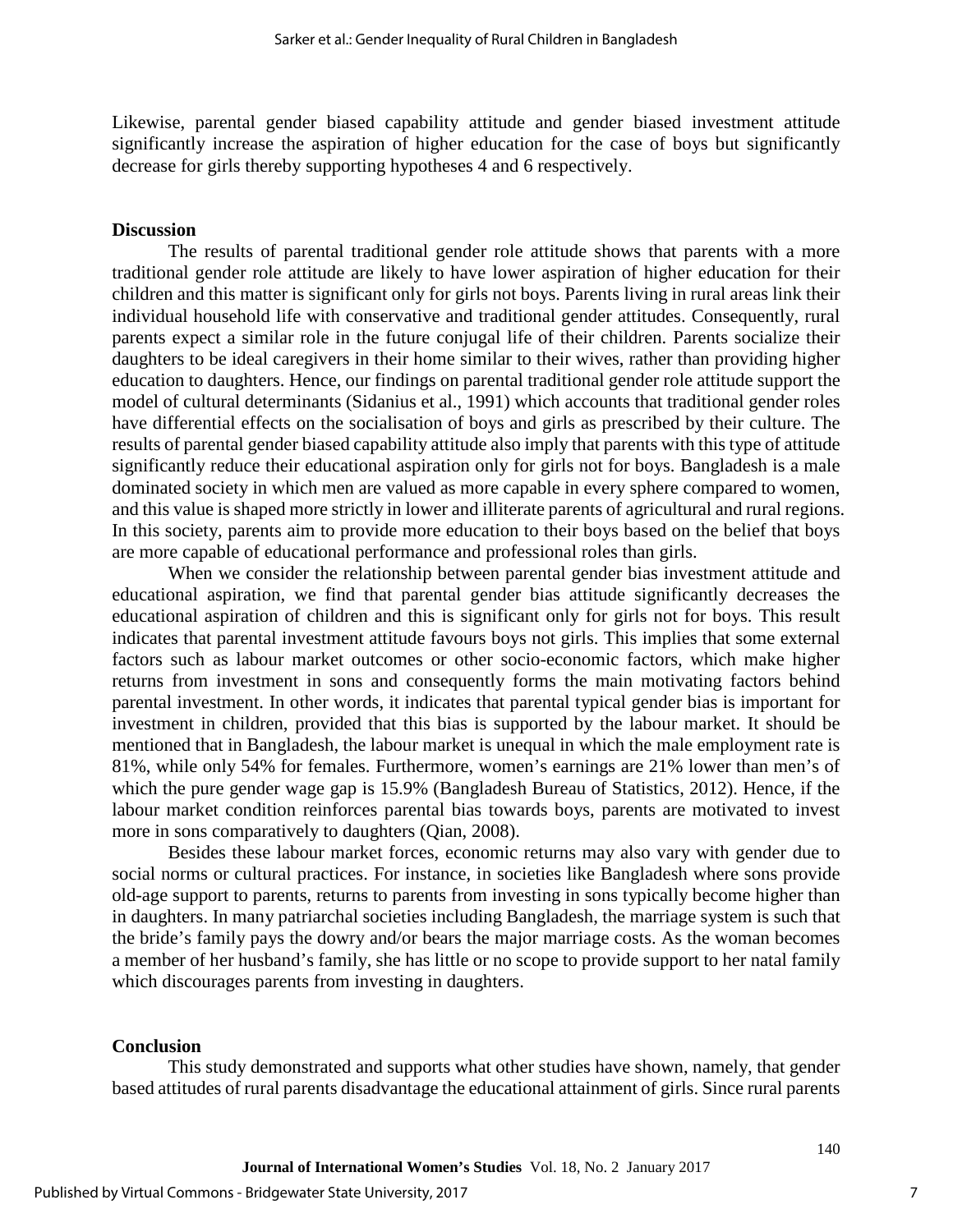are likely to express traditional and unequal attitudes towards gender, it is expected that girls experience less supportive and favourable attitudes to attain education than boys. Parents sometimes find an economic rationale, considering the future returns from their children. Most of the rural parents of developing countries, including in Bangladesh are self-employed and agriculture workers and typically experience lower levels of income and education. Consequently, we expect that parents with lower levels of education and income usually experience less gender egalitarian attitudes which is likely to affect educational attainment. The next step is to determine how the results compare with urban participants. Such will be the future direction of our research.